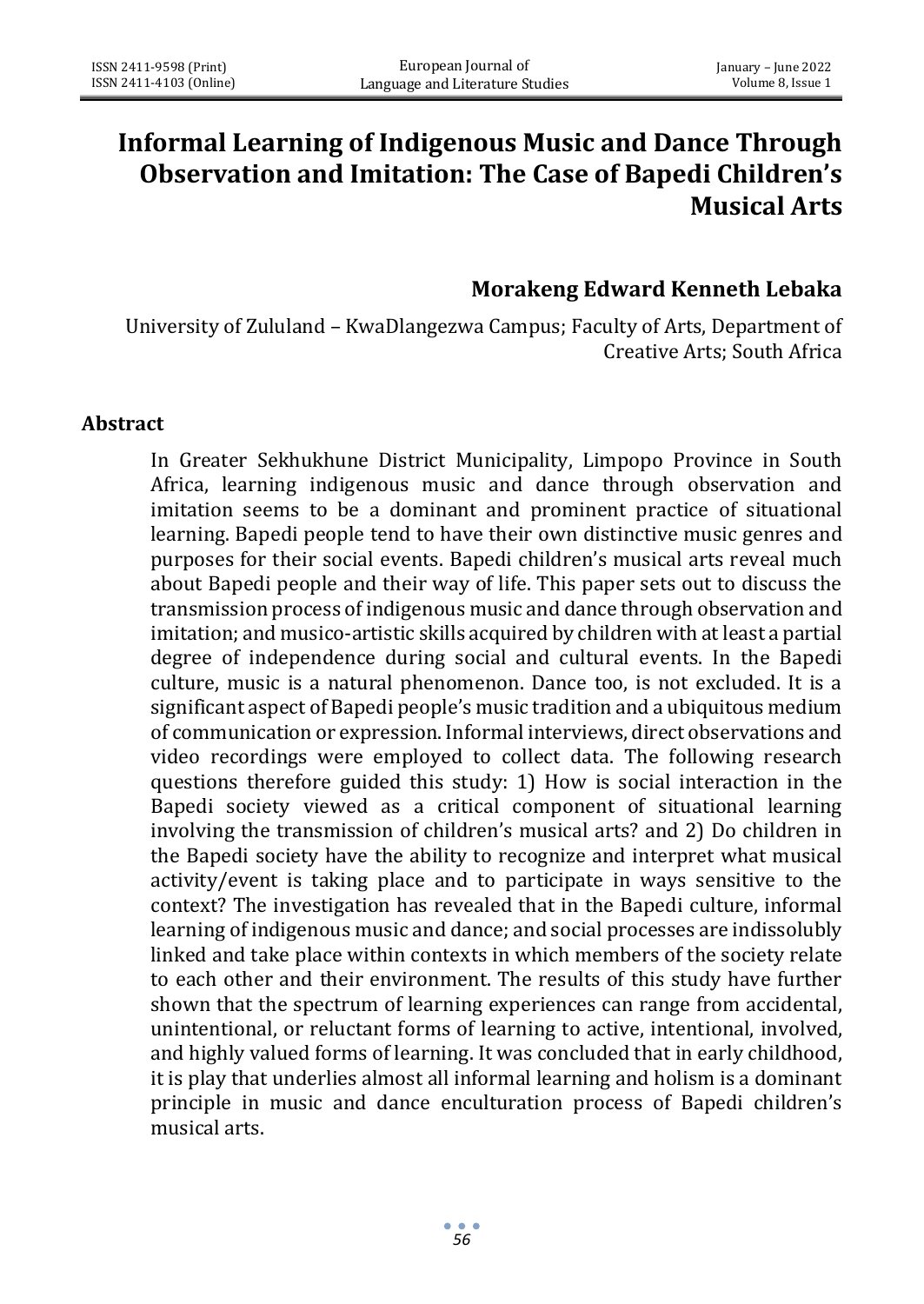**Keywords:** Indigenous music and dance, informal learning, Bapedi society, children's musical arts, situational learning, Greater Sekhukhune District Municipality.

## **Introduction**

The purpose of this study is to describe how social interaction in the Bapedi society is viewed as a critical component of situational learning involving the transmission of children's musical arts, and to examine the musico-artistic skills acquired by children with at least a partial degree of independence. Bapedi people have enriched their culture that has wisdom in the local knowledge system to maintain their musical tradition, as well as children's musical arts. They speak the language called Sepedi. It is one of the 11 official South African languages. Bapedi people have always managed to retain their cultural heritage. This society is not a primitive society or an isolated tribe, instead it is a society that has followed a modern lifestyle, but Bapedi people still maintain their customs and tradition, have a mind-set that is far ahead, because they are rich in philosophical teachings and values that sublime and obedient to the norms, socio-cultural values resulting from the decisions of their cultural heritage and identity. In Greater Sekhukhune District Municipality, Limpopo Province (**see Fig. 1**), music making is closely related with and recognized as a social activity that reinforces and fosters social cohesion, communal music making and collaborative participation. Children learn by observing and listening to activities of adults and other children. This research study was conducted at Ga-Marodi village, Greater Sekhukhune District Municipality, Limpopo Province in South Africa.



**Figure 1:** Geographical Location Map of South Africa showing Limpopo Province.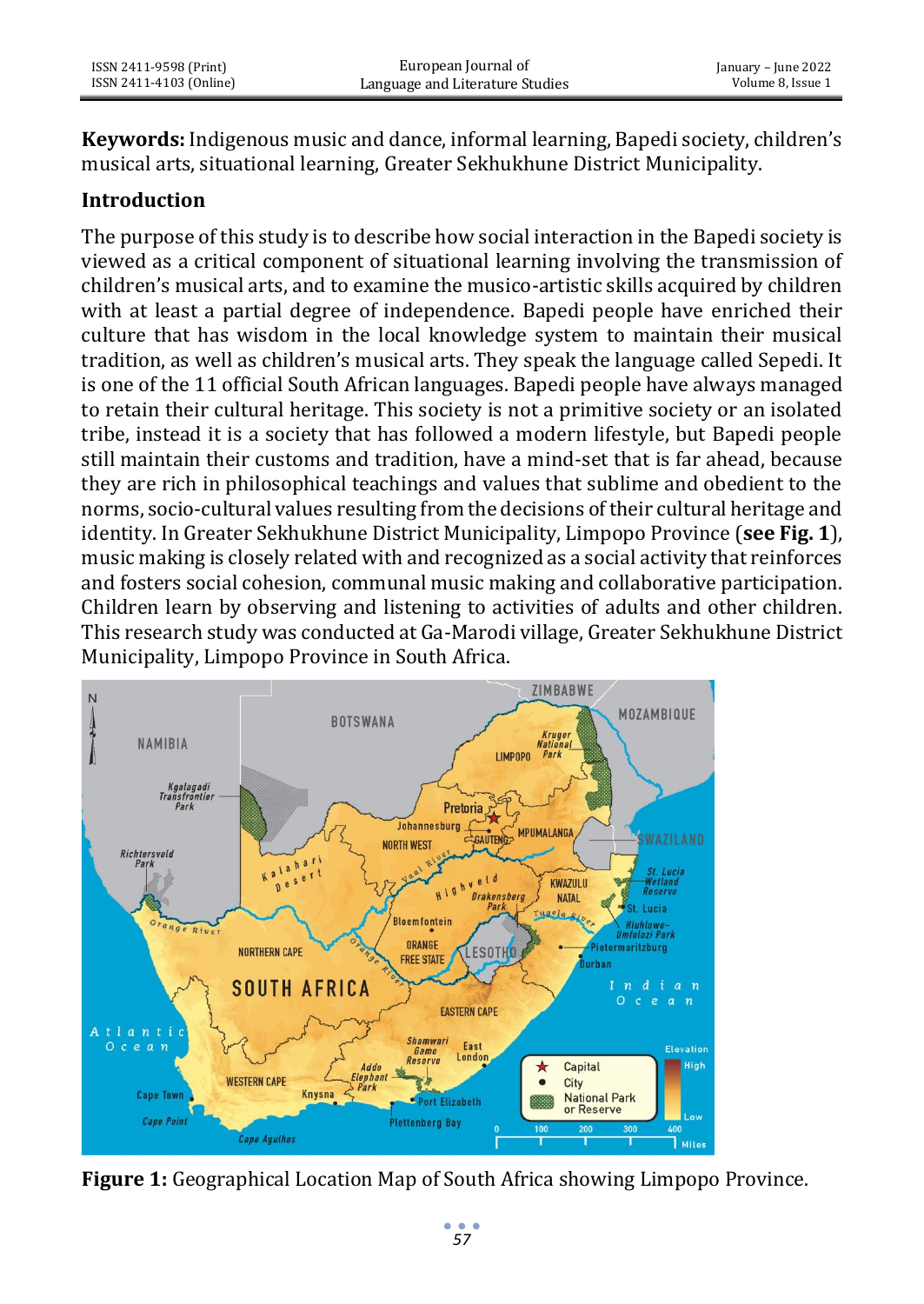https://www. geology.com/world/south-africa-satellite-image.shtml [accessed 09 February2022].

Traditionally, in the Bapedi society, a child's early development has been perceived as a joint responsibility of the home, the school and the community (Lebaka 2017:151). Lebaka further remarks that the extended family system provides the child with multi-musical learning situations of expected roles, obligations and sanctions. Normally, the child is born of a family to the community (2017:151). During the months of pregnancy, the mother, while attending socio-musical occasions, the child begins to absorb the community's musical feeling. Some of the daily chores such as sweeping and pounding follow regular rhythmic pulsation. These gradually develop the child's pulse sense. My investigation has led me to conclude that whenever children's musical activities are going on in the homestead, a young baby carrier may participate while carrying the baby. The positive way to make the point is that as the baby carrier carries the baby and participates in the musical activities, the child being carried gradually absorbs the dance sensibility of the community. It is in fact, superfluous to argue that the first and probably the most foundational agency of traditional Bapedi Musical Arts education policy is the family – the extended family. Lebaka (2017:106) further believes that in indigenous Bapedi music education system, there is no point in the life cycle at which the creation of musical awareness could be said to be 'complete'. He is of the opinion that the content of any music training is specific at hand, that is, what is taught is how to behave musically in order to produce music sound acceptable to the members of the community (2017: 106). During my field research, I have observed that through music, children learn about themselves and retain, maintain and renegotiate their identities. Adults teach children about their musical heritage as a way in which to protect, support, perpetuate and preserve the Bapedi cultural heritage and identity. These observations are endorsed by Custodero et al (2003:560) who believe that all children are born with natural musical ability which vary from child to child. These scholars argue that rhyme, rhythm, song and movement have historically been used as a powerful teaching tools that have infused the values, mores and customs of cultures and societies. The above views are supported by New (1983:25), who observes that traditionally, Africans are exposed to music and movement from the time they are born. According to New, in early childhood, music is absorbed through the pores of the skin, and there is no formal teaching and no designated teacher (1983:25). In his view, before they walk, most children are carried on their backs, where they will continually hear working songs (1983:25). New further asserts that sometimes, it seems that music education starts even before birth, and there are songs to advise the expectant mother (1983:25). Corroborating the above views, Emberly and Davhula (2016:439) observe that children and young people often engage with musical arts' practices to inculcate and sustain their voices within a particular context, whether it is culture, community, place or space. Emberly and Davhula are of the opinion that as tradition is an evolving and changing construct, understanding where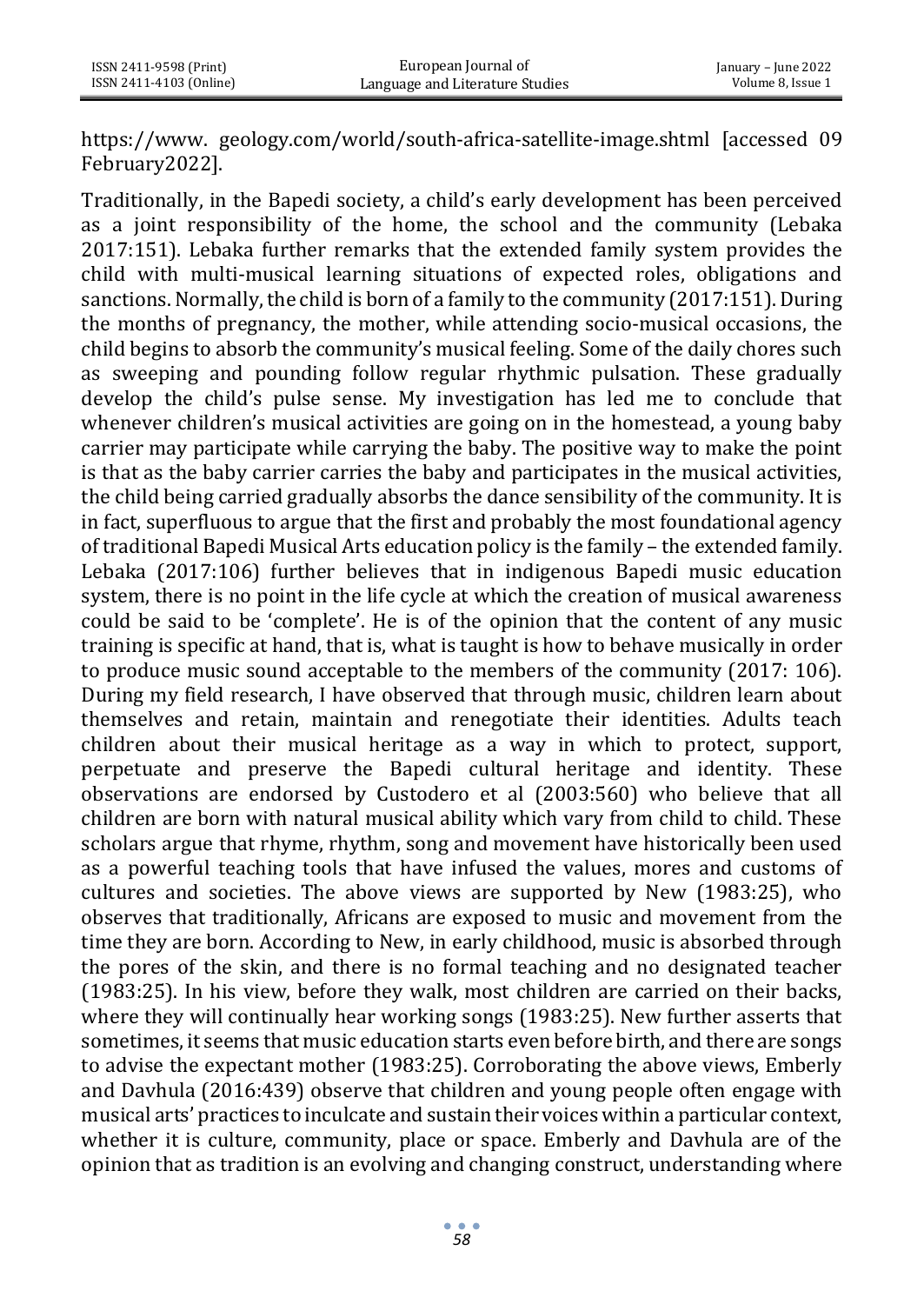and how children and young people learn music is important (2016:444). These scholars have discovered that in Vhavenda communities, in Limpopo Province in South Africa, young people utilize their learned musical skills as a means to create and voice cultural capital in a multicultural musical landscape (2016:450). They suggest that it is important to preserve our culture, and the most effective mode is through traditional music.

### **Theoretical Framework**

The present study is based on the theory of knowledge as proposed by Bernstein Basil (2000), which views music as something profoundly experienced and embedded in social life (Carver 2017:130). Like in this study, indigenous music in the Bapedi culture is regarded as profoundly experiential and is embedded in the Bapedi people's cultural context in their daily social and cultural activities and in social life. Bernstein theory advocates for horizontal knowledge structure, whereby new knowledge is introduced in the form of a new "language" that does not depend on the previous concepts but has its own logic (Carver 2017:128). He regards 'horizontal discourse' as everyday knowledge. For him, horizontal discourse concerns every day or common knowledge, that is, the knowledge needed to perform tasks of everyday life (2000:157). Bernstein postulates that learned through modelling, horizontal discourse is likely to be oral, local, context dependent and specific, tacit, multi-layered and contradictory across but within contexts; the crucial feature is that it is segmentally organized (2000:159). He asserts that this segmental organization means that horizontal discourse is concerned with the immediate context, and what is known in one context cannot be transferred or applied in a different context (Carver 2017:127); and this is precisely what is happening in the Bapedi people's cultural context. Moreover, Bernstein observes that 'horizontal discourse' is directed towards acquiring a common competence rather than a graded performance (Carver 2017:127). Further, he elaborates that 'horizontal discourse' should lead to the type of music that all members of the community can perform and it becomes a context (Carver 2017:127). He points out that it is not simplicity or complexity that differentiates horizontal and vertical discourse, but the degree to which the discourse is systematically organized. Finally, Bernstein describes music as a member of the Humanities, and as having a horizontal knowledge structure.

Building on Bernstein's theory of knowledge structures, Maton Karl asserts that Bernstein's conceptualisation, while suggestive, is dichotomous and does not allow for the subtleties and variations within knowledge fields (Maton 2014:47). Maton concurs with Bernstein but suggests that he extends his theory to allow for more finetuned analyses and interpretations. The Bapedi people's cultural context is ideal for this model since, when the Bapedi children's musical arts are analysed and examined through the theoretical framework of this study, the 'horizontal discourse' focuses on new knowledge which is related to Bapedi people's daily activities and everyday life, as well as the transmission processes, context, structures and performance styles.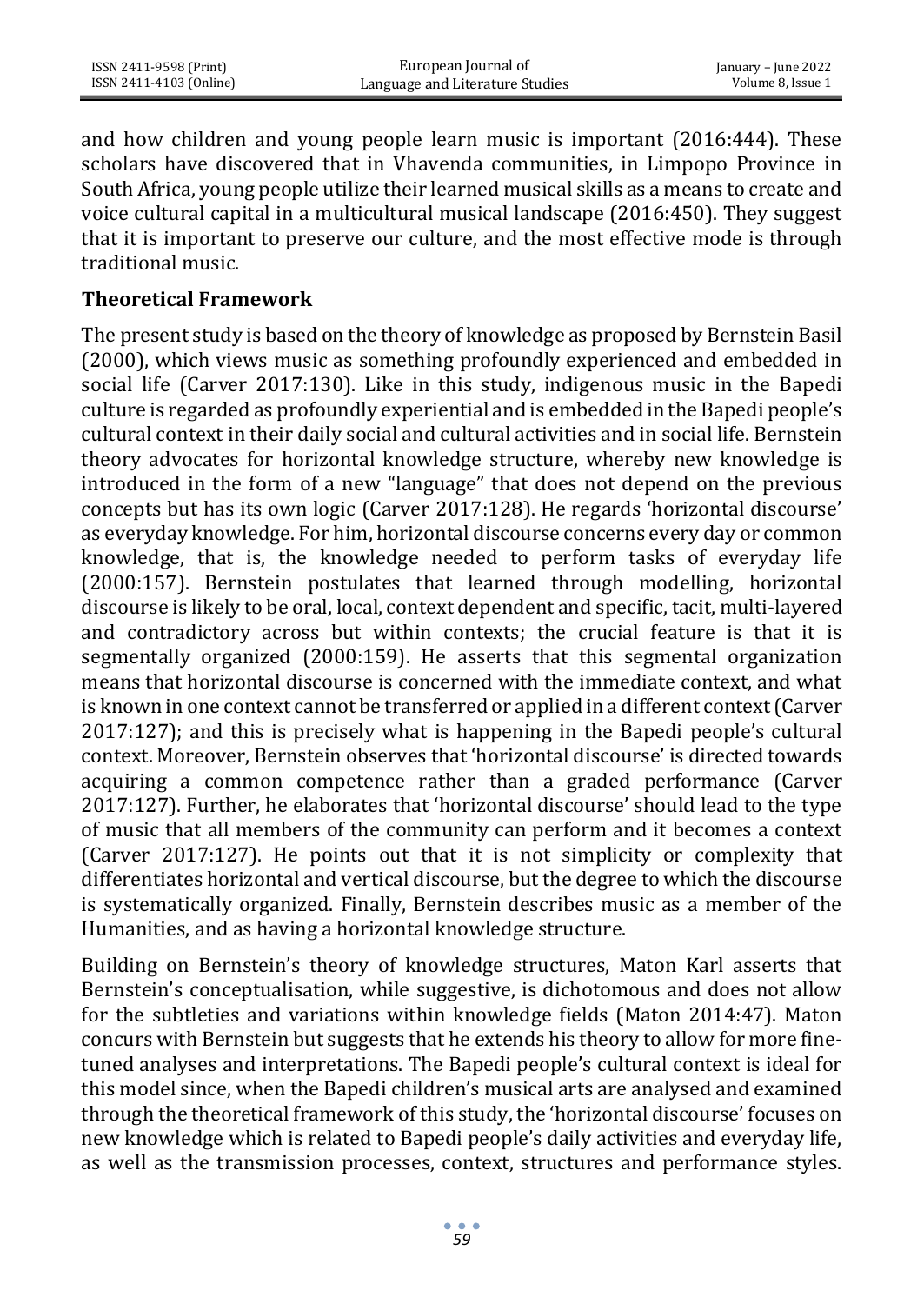| ISSN 2411-9598 (Print)  | European Journal of             | January – June 2022 |
|-------------------------|---------------------------------|---------------------|
| ISSN 2411-4103 (Online) | Language and Literature Studies | Volume 8, Issue 1   |

This theory is applicable to this study because in the Bapedi culture, there are musical types for children, for men, and for women. Where a musical type is meant or rather prescribed for men, women do not participate in its performance; neither do men participate in musical types for women. Children hardly participate in musical types for adults, nor do adults interfere in children's games and songs except when teaching them such songs. My interpretation of the model in relation to Bapedi people's cultural context is that in the Bapedi culture, music is learned in a local context and the horizontal discourse is concerned with the immediate context, and what is known in one context cannot be transferred or applied in a different context. The theory is adopted for this study because in the context of this study, Bapedi children's musical arts is a member of the community (Humanities), has a horizontal knowledge structure, and is oral, local, context dependent and specific.

This study is also based on an ethnographic approach as a proposed culturally embedded method aimed at contributing towards formulating a philosophy that informs content and curriculum. The study is enriched by Tedla's (1995:190) argument that the modern education system has much to learn from indigenous African education. In approximation to the present study, other scholars have employed an ethnographic approach. Included under this approach are Nettl (2005), Nzewi (2005) and Omolo-Ongati (2009:9). In particular, Omolo-Ongati (2009:9) has examined an ethnographic approach as a means of comprehending the context and facilitating the formation of a philosophy. Like in this study, her model proposes an ethnographic approach based on research into local music-making practices, beliefs, values, indigenous knowledge and education systems. Corroborating the above observations, Bruno Nettl, a major researcher and ethnomusicologist, states that 'For any culture, ethnomusicologists would wish to know about ways in which music is created, and is conceived as being created whether it is the result of inspiration, which musicians sometimes ascribe to influences of supernatural forces, or simply the result of hard, disciplined work (Nettl 2005:34). He argues that this is the central issue in the understanding of music and of music in culture. Endorsing Nettl's views, Nzewi (2005:1) observes that music in Africa is a philosophy of life; a transaction of meaning and processes of communal living … a process of conducting relationships, coordinating systems, coping with the realities of human existence and probing the supernatural realm or forces. In the next section, I will discuss the research strategy for this study.

#### **Research Strategy**

The primary source for data collection was oral interviews. Secondary sources included observations, publications and records. Other methods included video recordings and photographing of different rehearsals and performances. This paper addresses the questions: 1) How is social interaction in the Bapedi society viewed as a critical component of situational learning involving the transmission of children's musical arts? and 2) Do children in the Bapedi society have the ability to recognize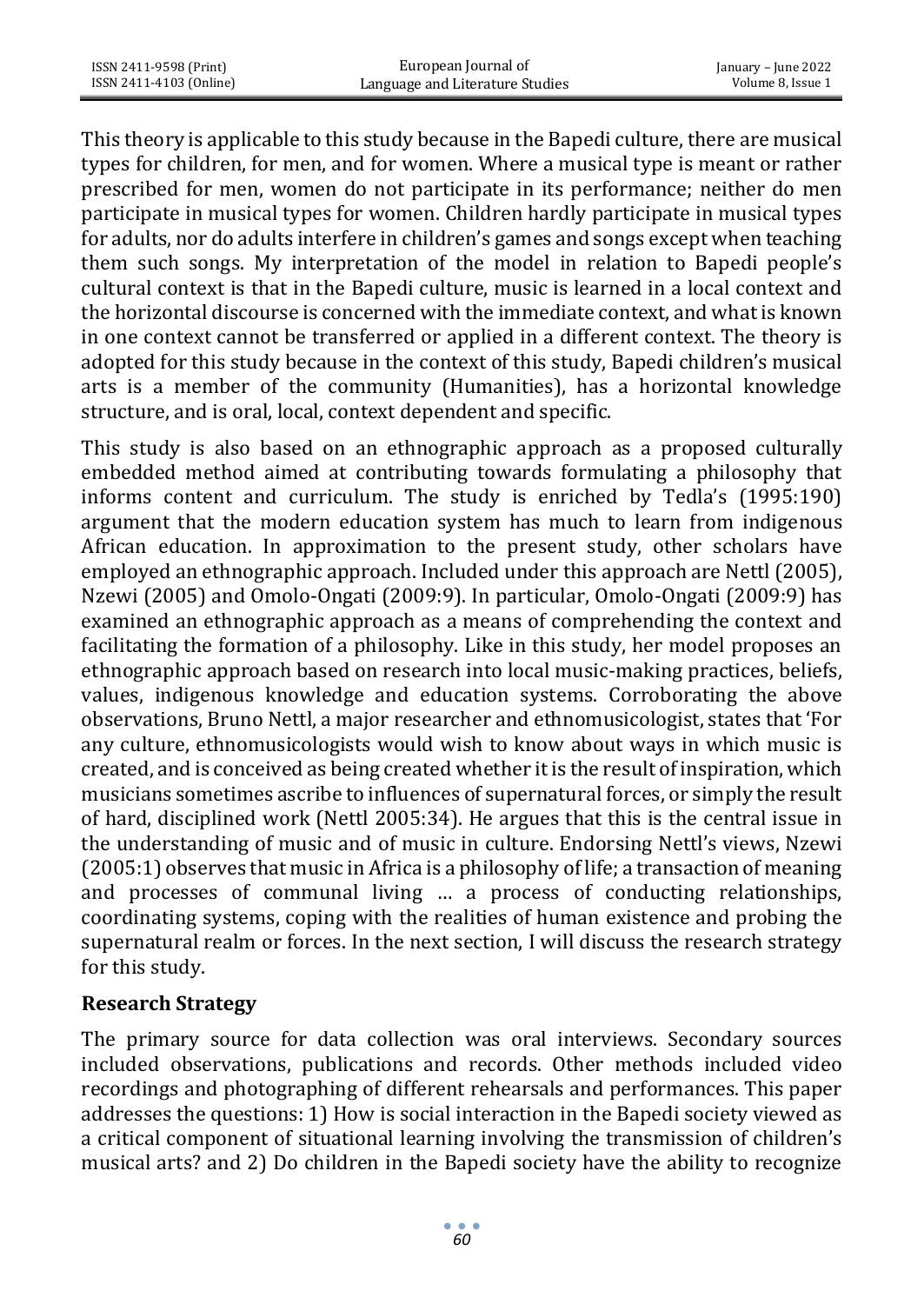and interpret what musical activity/event is taking place and to participate in ways sensitive to the context? Data for this study were collected for the most part in the field research of a social ethnomusicological carried out in Limpopo Province from the year 2003-2017. During this period, which entailed doing extensive fieldwork and a literature review, I became interested in music, culture and identity, as well as informal learning. When embarking on this study, I did not encounter challenges in the usage of Sepedi language as I am an insider, and write, read and speak the language fluently. Sincere thanks are due to the leader of Kgwahlana Kgutla Reed Pipes' Music ensemble and members of the ensemble for their time, patience, kindness and for sharing their insightful information about the music genre, informal learning process and the construction of musical instruments. With their permission and guidance, I developed a platform for investigating in-depth information and knowledge, that warranted ease of interrogating and eliciting interpretations and meanings of music, culture and identity, dance and dramatization. It became necessary for me to adopt the research stance of 'observer as participant'. Once the data were obtained, descriptive analysis of how social interaction within the Bapedi cultural context, which is viewed as a critical component of situational learning and analysis of musico-artistic skills acquired by children with at least a partial degree of independence were performed.

## **Research Findings and Discussion**

The results of this study have shown that intent participation is a powerful form of fostering learning. It contributes to impressive learning such as that accomplished by young children. The results of this study have further shown that by attending traditional music festivals, children can unconsciously absorb the beauty of music and strive to reproduce that beauty, reflects beauty in his or her inner self and make evidence in sensitivity (**see photo 1**). This viewpoint is supported by Omolewa (2007: 596) who remarks that:

"traditional African education is usually generated within the communities, and is based on practical common sense, on teachings and experience and it is holistic, and cannot be compartmentalised and cannot be separated from the people who are involved in it because essentially, it is a way of life"

According to Omolewa, traditional education uses the age grade system in which those about the same age are brought together, and efforts are made to ensure that every person develops a set of skills.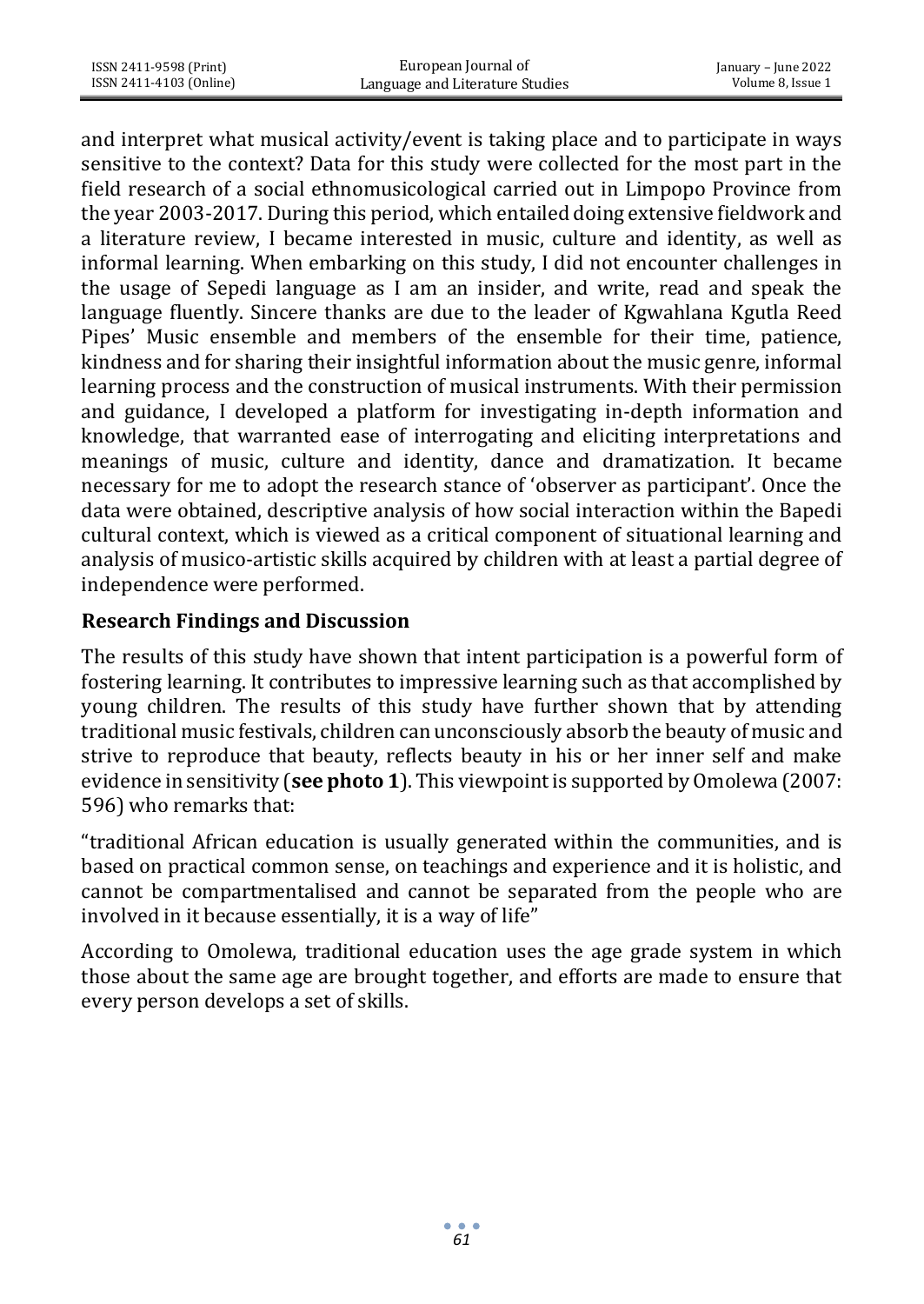

# **Photo 1**

In the Bapedi society, by attending music festivals, children can unconsciously absorb the beauty of music and strive to reproduce that beauty, reflect beauty in their inner self and make evidence in sensitivity, expression and attitude (Ga-Marodi village, Greater Sekhukhune District Municipality, 20.10.2007), Photographer: Jukka Louhivuori.

With regard to the musico-artistic skills acquired by children with at least a partial degree of independence, the investigation has revealed that the simplest and most undifferentiated form of music learning occurs through imitation. During the study, it was established that from the earliest age, Bapedi children have every opportunity to imitate the songs and dances of adults, as most music is performed publicly and children generally follow their mothers everywhere until at least the age of ten **(see photo 2).** The above observations are in consonance with Sillitoe's (1998:227) assertion that indigenous knowledge often facilitates people's skilful management of their resources and people transfer much knowledge between generations by tradition learnt and communicated through practical experience, and are not familiar with trying to express everything they know in words. Sillitoe believes that the use of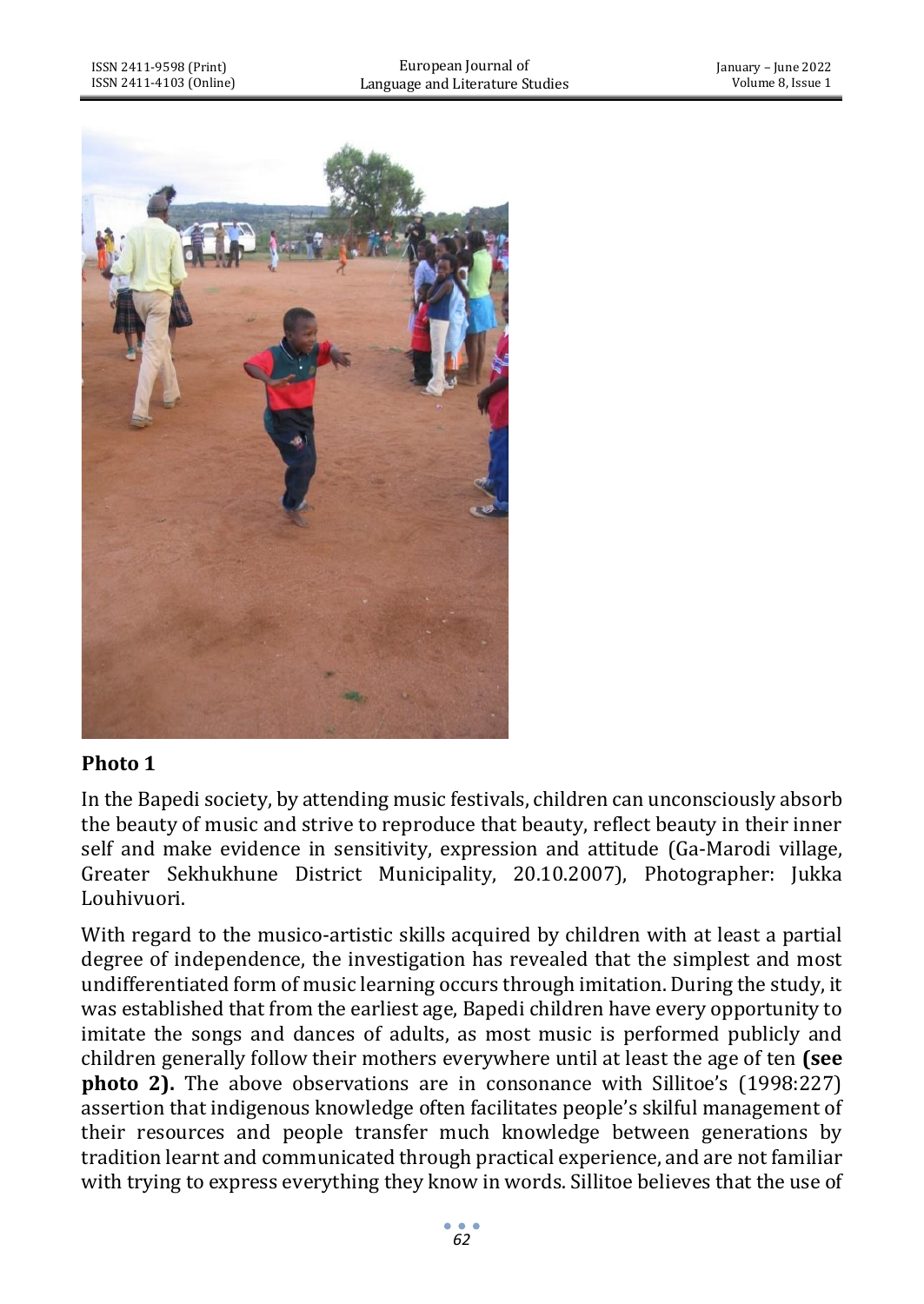| ISSN 2411-9598 (Print)  | European Journal of             | January – June 2022 |
|-------------------------|---------------------------------|---------------------|
| ISSN 2411-4103 (Online) | Language and Literature Studies | Volume 8, Issue 1   |

indigenous knowledge and local participation require a full understanding of the local system (1998:246). Congruent to Sillitoe's belief, Nzewi (1999:76) postulates that during public music events a child has more liberty and scope for participation than adults. According to Nzewi, all through these stages, the child's capabilities are casually monitored (1999:76). Nzewi cautions that it is strongly encouraged to develop, no matter the quality of its efforts (1999:76). In his view, rhythm sense becomes strongly established. Nzewi emphasizes that a children's music group disciplines extroverts as much as it socializes introverts, and children's music making thus imbues balanced, sociable personality and teaches tolerance in early childhood (1999:76). Nzewi (1999:73) further advocates that African music education is largely an informal process, even in instances of musical families and music trades. He is of the opinion that informality does not imply lack of philosophy and systematic procedure in transmitting the knowledge of the music culture (1999:73). Nzewi confirms that in African traditions, opportunities for active participation in music making are abundant, and has observed that children are normally free to make music at all times during the day, in children's groups (1999:74). I very much agree with Nzewi's viewpoint. Communal music making in Africa is democratic. It is meant for the people, by the people and with the people. As such during enculturation process, the child never feels inhibited, nervous or discouraged by the fear of being condemned for making mistakes, but develops confidence through positive adult appreciation, and learns through being helped to feel or recognize and manage mistakes. Nompula (2011:371) shares more insight about the enculturation process of indigenous music with a focus on children musical arts. He observes that in the process of making indigenous music and dance, children are exposed to different African rhythms. According to him, the children are afforded the opportunity to learn these rhythms and how to internalise them. He maintains that exposure to crossrhythms and syncopated rhythms helps develop children's creative skills. Nompula further opines that through participation in group-clapping, drumming, and music interpretation through dancing, the children's interpretative skills are developed. He is of the view that as the children are afforded an opportunity to express their musical feelings through dance, they learn rhythmic patterns by rote, memorise and internalise them (2011:372). Nompula suggests that children should be encouraged to participate in a variety of performances, not only to develop their confidence and self-esteem but also to improve their creative skills (2011:372). According to Nompula, spontaneity that prevails in the improvisation process builds children's self-confidence, and develops children's composition and co-operative skills. I applaud Nompula's suggestion for the children to be engaged in a variety of performances. This is necessary because by participating in a variety of performances, not only could the children's self-confidence and self-esteem be developed, but also their composition, creativity and cooperative skills. In agreement with Nompula, Civallero (2007:2) points out that oral tradition present in traditional as well as in urban, westernized contexts, is based on memory, words, sounds and improvisation. He believes that every culture represents an irreplaceable set of values and features,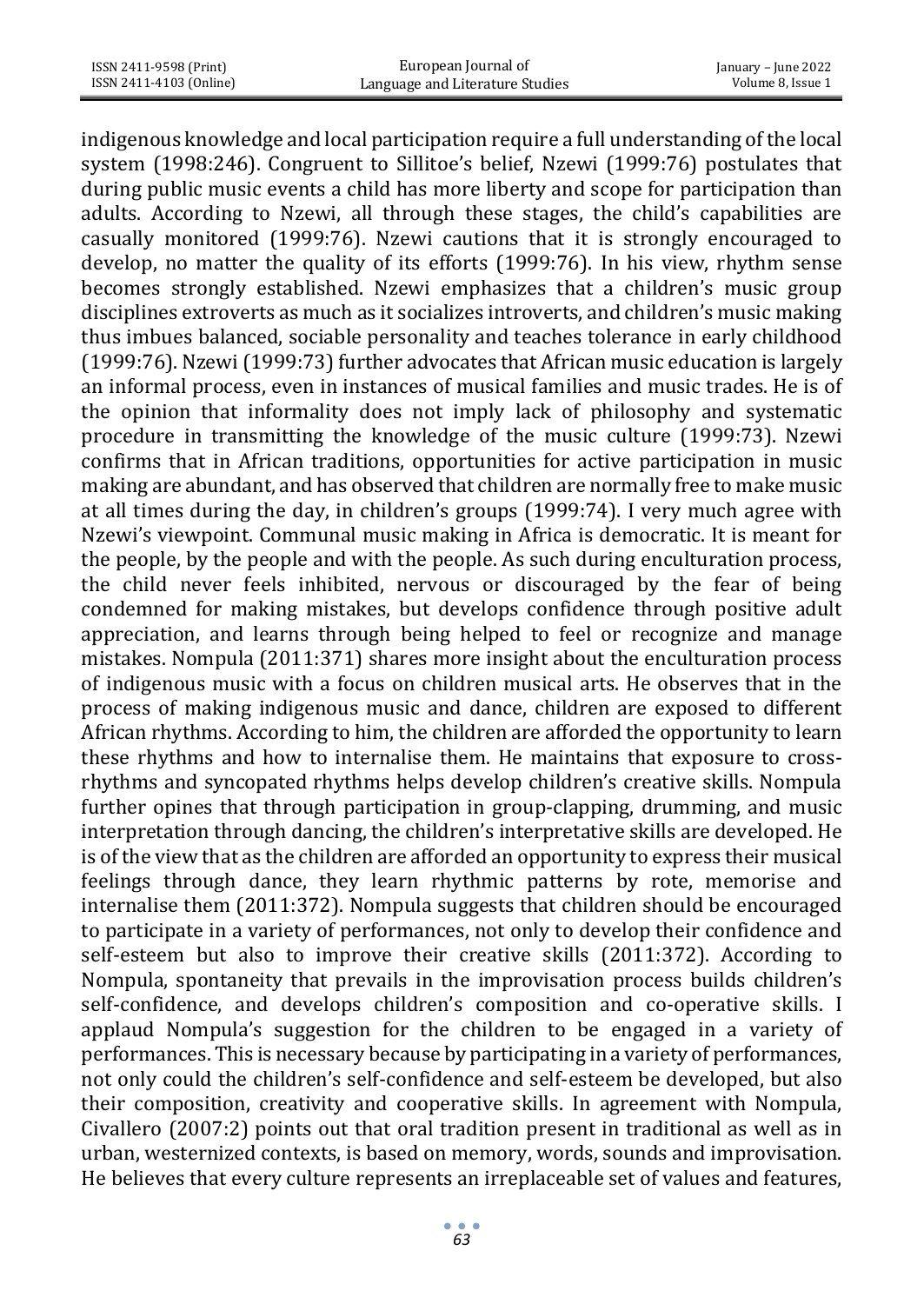and confirms that stories, knowledge and memory can also be passed down through music and chant (2007:2). In the same vein, Carlson (2011:77) affirms that both play and a game may be experienced together if one is voluntarily participating in an unnecessarily challenging activity for its own sake; but play can be understood as a way of doing something or the particular thing that is done. Carlson regards play as a kind of attitude in contrast to a type of activity (2011:77). He views games as fluid, alluring and durable access points into the play attitude, and believes that games induce play (2011:82).



# **Photo 2**

In the Bapedi society, children are learning through keen observation and listening in anticipation of participation (Ga-Marodi village, Greater Sekhukhune District Municipality, 20.10.2007), Photographer: Pekka Toivanen.

From the observations and interviews, it was established that in the lives of children in rural Greater Sekhukhune District Municipality, creative musical spontaneity in the form of play songs or musical play contributes to the cultural landscape of childhood. Children acquire musical-artistic skill by participating appropriately in shaping contexts in which processes of music-making occur and musical knowledge is generated. Attesting to the observations above, Harwood (1998:54) writes that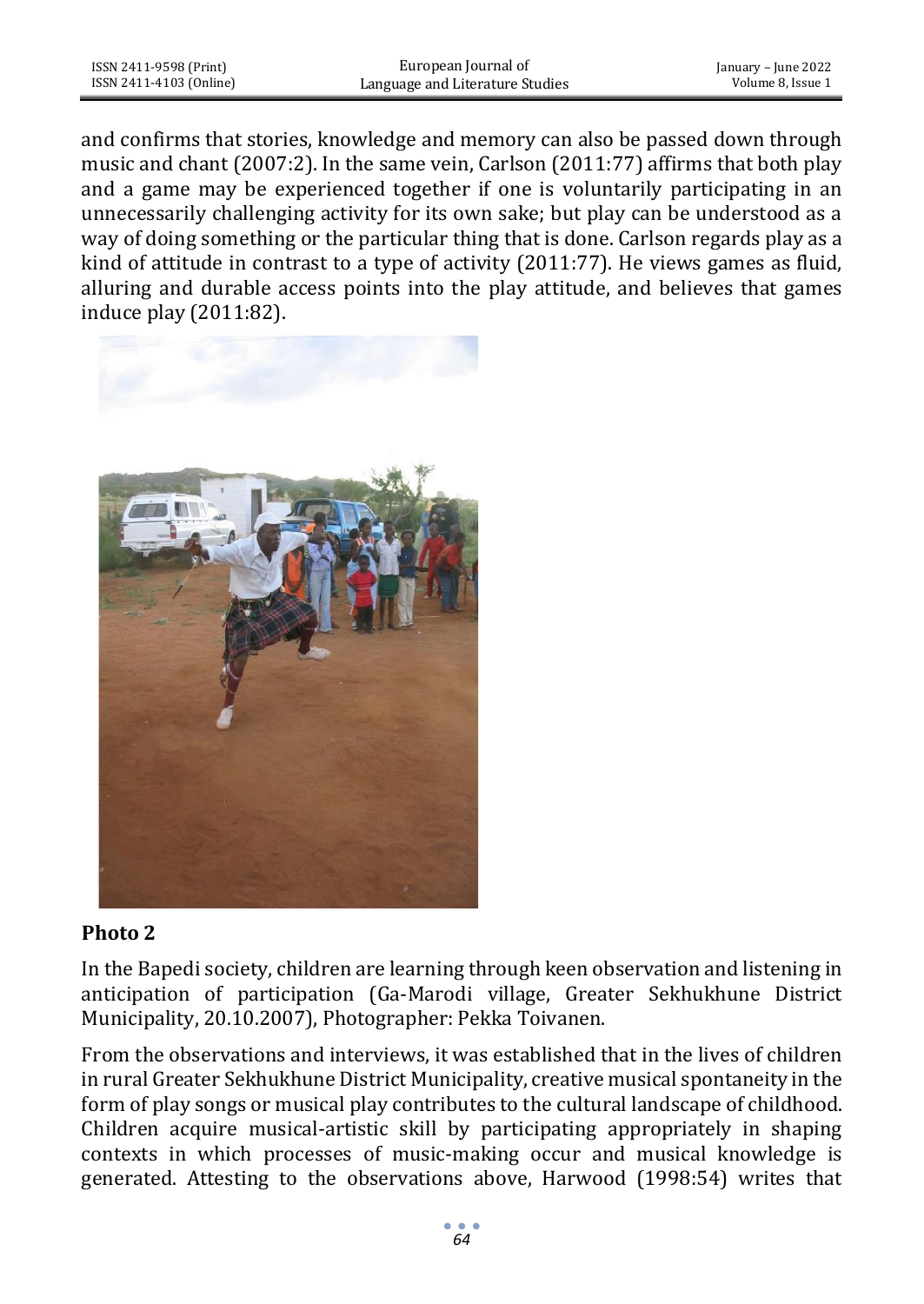| ISSN 2411-9598 (Print)  | European Journal of             | January – June 2022 |
|-------------------------|---------------------------------|---------------------|
| ISSN 2411-4103 (Online) | Language and Literature Studies | Volume 8. Issue 1   |

children learn a great deal from one another whenever and wherever they interact, especially in carefree environments such as the playground. Endorsing Harwood's viewpoint, Mapaya (2011:68) postulates that this is attributed to the fact that children, knowing no boundaries, will follow their friends from one environment to the next regardless of their cultural background. Mapaya elaborates by stating that the free movement is without prejudice and it affords the child a wider childhood experience – musical experience included (2011:68). In his view, much learning takes place in these kinds of situations (2011:68). According to Mapaya, the learning process here involves the child consciously noting items of interest as it follows what is happening in the differing environments as presented by its peers (2011:69). Mapaya further asserts that to enhance the internalisation process, children often act out their observations later, and the impact of these learning phases on children's makeup is tremendous (2011:69). He is convinced that learning at this level has proved to be effective because there are no prejudices or judgemental tendencies involved. It is a give and take situation where a child and his or her peers play interchangeable roles of both the teacher and the learner throughout the playing session (2011:69). Attesting to the above views, Karolina and Jutta (2010:6) write that what is referred to as indigenous knowledge may contain a wide array of ideas and practices. According to Karolina and Jutta, when dealing with indigenous knowledge, the importance of its social and cultural context is emphasized (2010:8). These scholars believe that indigenous knowledge has become part of development discourse, as a means to involve local communities and make development more participatory (2010:10). In their view, extracting knowledge from local contexts is a subtle way of exercising control (2010:11). Corroborating the above observations, Adams and van de Vijver (2017:116) remark that the relationships are important for how individuals define themselves as these provide them with the respective roles that give a sense of meaning to their lives. Furthermore, Adams and van de Vijver remind us that identity is important for psychosocial functioning (i.e. psychological well-being and socio-cultural adjustment), (2017:116).

# **Conclusion**

When the results were examined, it was understood that the learning process is a group activity; it is both a pleasure and a recreation rather than a core. Closer investigation has also revealed that after acquiring the skill, children transfer the experience they have gained from musical involvement in adult groups, drawing their members from those of the lineage or children living in the same homestead. The findings have also revealed that the spectrum of learning experiences can range from accidental, unintentional, or reluctant forms of learning, to active, intentional, involved, and highly valued forms of learning. Attesting to the above views, New (1983:25) opines that African music exists in a bewildering variety of different forms; even within one tribe there may be considerable variation. New writes that children are encouraged to behave like good members of the community through song (1983:25).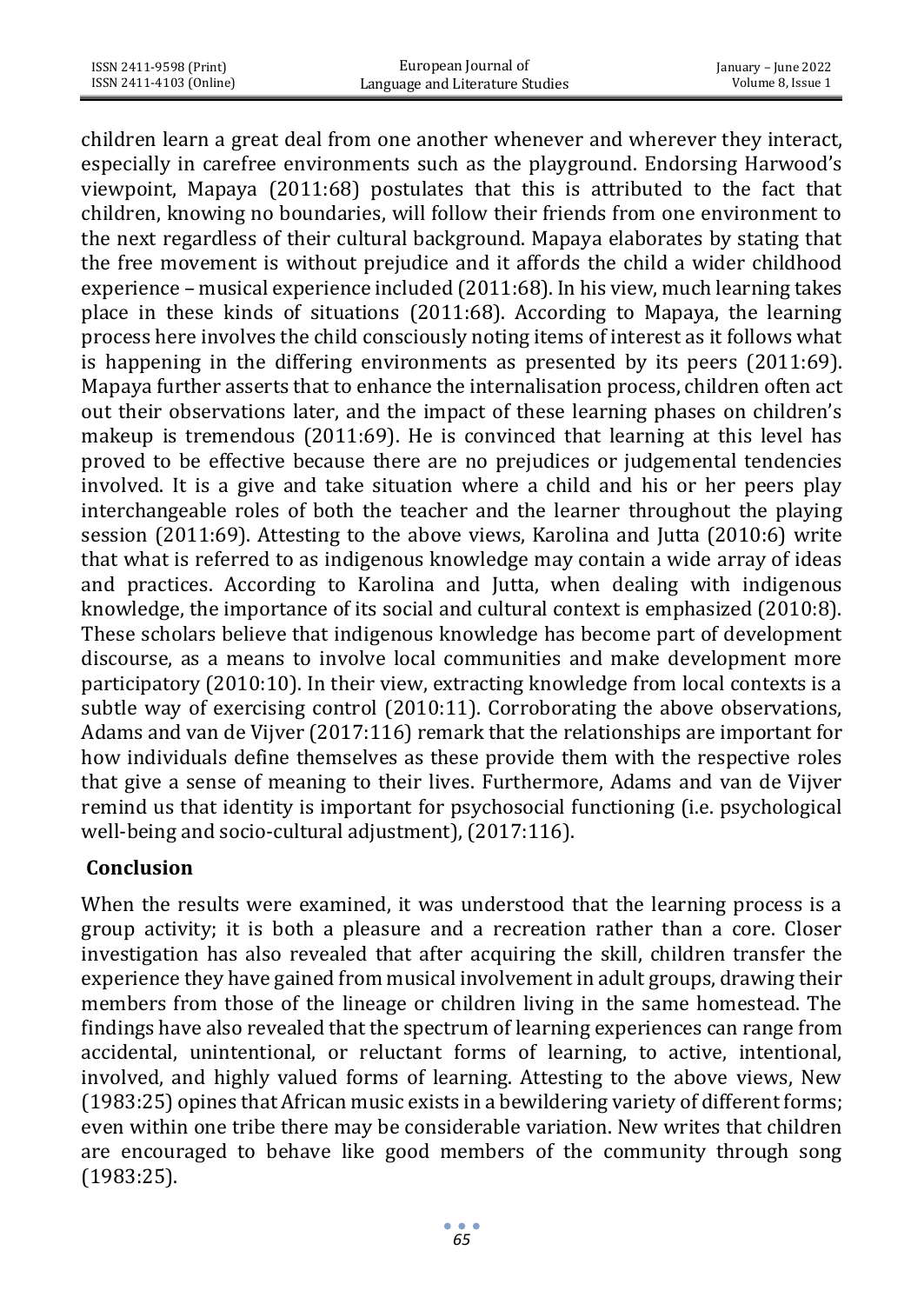| ISSN 2411-9598 (Print)  | European Journal of             | January – June 2022 |
|-------------------------|---------------------------------|---------------------|
| ISSN 2411-4103 (Online) | Language and Literature Studies | Volume 8. Issue 1   |
|                         |                                 |                     |

The results yielded thus far, have revealed that children and young people often engage with musical arts' practices to inculcate and sustain their voices within a particular context, whether it is culture, community, place or space. It was also established that from the earliest age, Bapedi children have every opportunity to imitate the songs and dances of adults, as most music is performed publicly and children generally follow their mothers everywhere until at least the age of ten. During the study, it was also observed that by attending music festivals, children can unconsciously absorb the beauty of music and strive to reproduce that beauty, reflect beauty in their inner self and make evidence in sensitivity, expression, and attitude. Based on these findings and discussions, it is arguable that children transfer the experience they have gained from musical involvement in adult groups to their own practice. As active agents, they avail themselves, contributing to the creation of Bapedi children musical Arts that are both individualistic and communal. Regarding acculturation, McGloin et al. (2009:9) state that in the process of dispossession, many knowledge systems have been lost alongside countless languages and the capacity to articulate cultural ways of knowing. These scholars are concerned that indigenous ways of knowing have been marginalised worldwide (2009:9). According to them, this has been integral to the project of colonisation (2009:9). The only solution to the problem according to them, is: "in order to conquer and subdue, a process of subordination is necessary and the outlawing of culture is an effective way of subjugating cultural knowledges". In a similar note, Kaya and Seleti (2013:33) recommend that African intellectuals should help Africa close the gap created by over four hundred years of domination and marginalisation of African people's knowledge systems, by rejecting the utilisation of dominant western world view of knowing and knowledge production as the only way of knowing. Whereas these scholars acknowledge that there is no single approach to Indigenous Knowledge Systems (IKS) research, they put emphasis on participatory approaches and methods which incorporate the knowledge and opinions of local people in the planning and management of research activities in their own settings.

Indications from the investigation suggest that the future of the current generation, especially the youth, depends on the knowledge and understanding their acquire from the past, and the wisdom of the past can be built and transferred to suit the present, which can then lead them into a prosperous future. Since the Indigenous Local Knowledge of the Bapedi people is so rich in significance, it could, if it is kept alive, lead to exciting creative possibilities in the present and the future. It is recommended that a research study of this kind should be taken seriously in South Africa for an exploration of indigenous values influencing learning systems. Targeting Creative Arts, Anthropology, History and Ethnomusicology educators/lecturers would also be an important part in an effort to include Indigenous Knowledge and ways of knowing and thinking in the curriculum of both lower and higher education. Based on these findings and discussions, it is arguable that cultural and religious practices of the Bapedi people should not be dismissed at face value as practices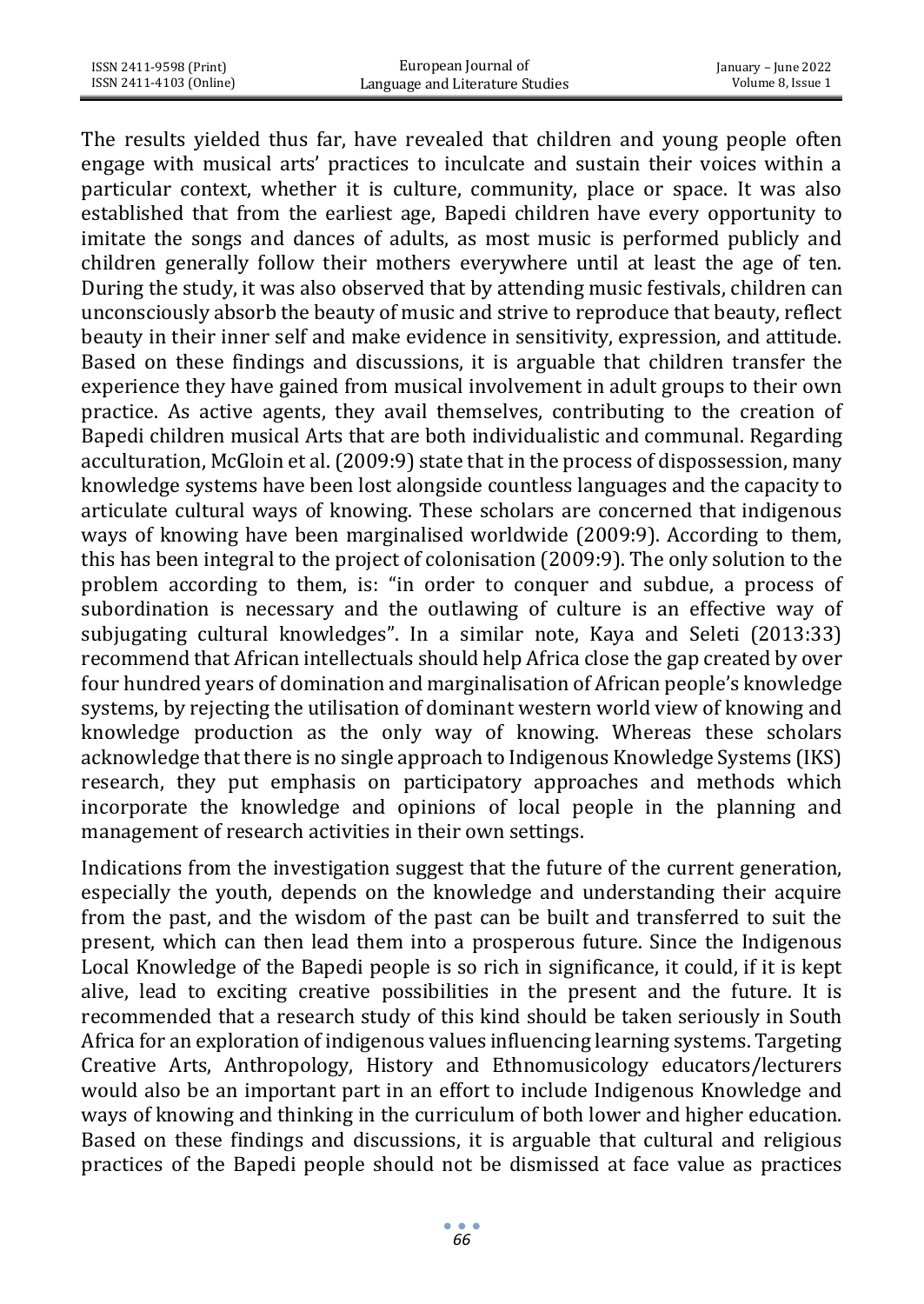| ISSN 2411-9598 (Print)  | European Journal of             | January – June 2022 |
|-------------------------|---------------------------------|---------------------|
| ISSN 2411-4103 (Online) | Language and Literature Studies | Volume 8, Issue 1   |

overtaken by circumstances and hence irrelevant to the present African community developments needs. The results yielded thus far suggest that Bapedi people should keep and perpetuate their valuable heritage, which is still needed for survival and for the welfare of our next generation.

#### **References**

- [1] Adams, B. G. and van de Vijver, F. J. R. 2017, Identity and acculturation: The Case for Africa, *Journal of Psychology in Africa,* 27(2), pp. 115-121.
- [2] Bernstein, B. 2000. *Pedagogy, Symbolic Control and Identity: Theory, Research, Critique.* New York and Oxford: Rowman & Littlefield.
- [3] Carlson, C. R. (2011), The "Playing" Field: Attitudes, Activities, and the Conflation of Play and Games, *Journal of the Philosophy of Sport,* Volume 36, pp.74-87.
- [4] Carver, M. 2017. Knowledge transfer: Indigenous African music in the South African music curriculum. *Journal of International Library of African Music,* 10 (3), pp. 119-141.
- [5] Civallero, E. (2007), Traditional games, music and oral tradition; Intangible tools in multicultural libraries. In E. Ci (ed.), *Conference Proceedings of IFLA Satellite Meeting 2007,* Conference on Innovative Multicultural Library Services for All; Die Wissenschaftstheorie fordert Open Access.
- [6] Custodero, L., Britto, P., & Brooks Gunn, J. (2003), Music lives: A collective portrait of American parents and their young children, *Applied Development Psychology,* 24, 553-572.
- [7] Emberly, A. and Davhula, L. A. (2016), My music, my voice: Musicality, culture and childhood in Vhavenda communities, *Journal of Sociology, Gender & Cultural Studies,* Volume 23, Issue 3. Pp. 438-454.
- [8] Harwood, E. (1998), Music learning in context: A playground tale, *Research Studies in Music,* 11(1), pp. 52-60.
- [9] Karolina, L. and Jutta, H, (2010). Development and the documentation of indigenous knowledge: Good intentions in bad company? *Libri,* 60(1), pp. 1- 14.
- [10] Kaya, H. O. and Seleti, Y. N. 2013. African indigenous knowledge systems and relevance of higher education in South Africa. *The International Education Journal: Comparative Perspectives,* 12(1), pp. 30-44.
- [11] Lebaka, M.E.K. (2017), *Transmission processes of indigenous Pedi music,*  University Library of Jyvȁskylȁ, Jyvȁskylȁ, Finland.
- [12] Mapaya, M. (2011), The indigenous music learning process: A Northern Sotho perspective, *Southern African Journal for Folklore Studies,* Vol. 21(1), pp. 65- 76.
- [13] Maton, K. 2014. *Knowledge and Knowers: Towards a Realist Sociology of Education.* Abingdon: Routledge.